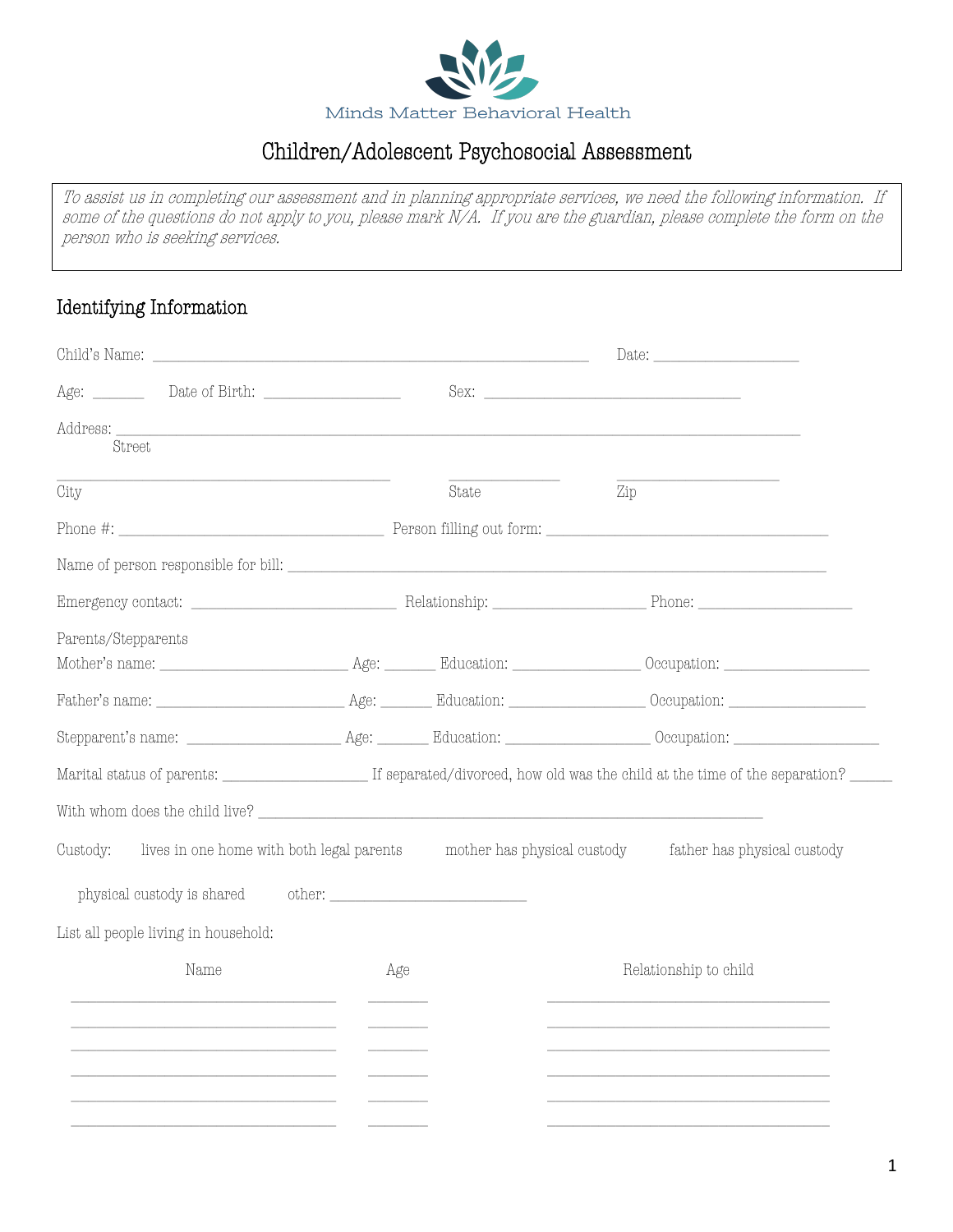

If any brothers or sisters are living outside the home, list their names and ages:

|                        | Family Information:                                                                                                                                                                       |                                                                                                                                                                                                                                   |         |
|------------------------|-------------------------------------------------------------------------------------------------------------------------------------------------------------------------------------------|-----------------------------------------------------------------------------------------------------------------------------------------------------------------------------------------------------------------------------------|---------|
|                        | $\label{eq:Place} \text{Place of birth:}\footnotesize \begin{minipage}{14cm} \begin{tabular}{ c c c } \hline \multicolumn{3}{ c }{\textbf{Place of birth:}} \end{tabular} \end{minipage}$ |                                                                                                                                                                                                                                   |         |
| Child's Race:          |                                                                                                                                                                                           |                                                                                                                                                                                                                                   |         |
| Caucasian              | Hispanic                                                                                                                                                                                  | Native American<br>Asian                                                                                                                                                                                                          |         |
| African American       |                                                                                                                                                                                           |                                                                                                                                                                                                                                   |         |
| Was the child adopted? |                                                                                                                                                                                           | Yes No If yes, at what age? From where?                                                                                                                                                                                           |         |
|                        |                                                                                                                                                                                           | Has the child ever been placed outside of the home? Yes No If yes, where?                                                                                                                                                         |         |
|                        |                                                                                                                                                                                           |                                                                                                                                                                                                                                   |         |
|                        |                                                                                                                                                                                           |                                                                                                                                                                                                                                   |         |
|                        |                                                                                                                                                                                           | Has the child been physically or sexually abused, assaulted, or molested?<br>No<br>Yes                                                                                                                                            | Unknown |
|                        |                                                                                                                                                                                           |                                                                                                                                                                                                                                   |         |
|                        |                                                                                                                                                                                           | Have the child's parents or any other family members had any mental health or emotional problems?                                                                                                                                 |         |
| Yes                    |                                                                                                                                                                                           | No If yes, describe: $\frac{1}{2}$ is a set of the set of the set of the set of the set of the set of the set of the set of the set of the set of the set of the set of the set of the set of the set of the set of the set of th |         |
|                        |                                                                                                                                                                                           | Interpreter Needed:<br>Yes                                                                                                                                                                                                        | No      |
|                        | Referral Source and Reason                                                                                                                                                                |                                                                                                                                                                                                                                   |         |
| Were you referred by?  | Physician                                                                                                                                                                                 | Family<br>School<br>Employer<br>Other (If other, who?) $\_\_\_\_\_\_\_\_\_\_\_\_\_\_\_\_\_\_\_\_\_\_\_\_\_\_\_\_\_$<br>Friend                                                                                                     |         |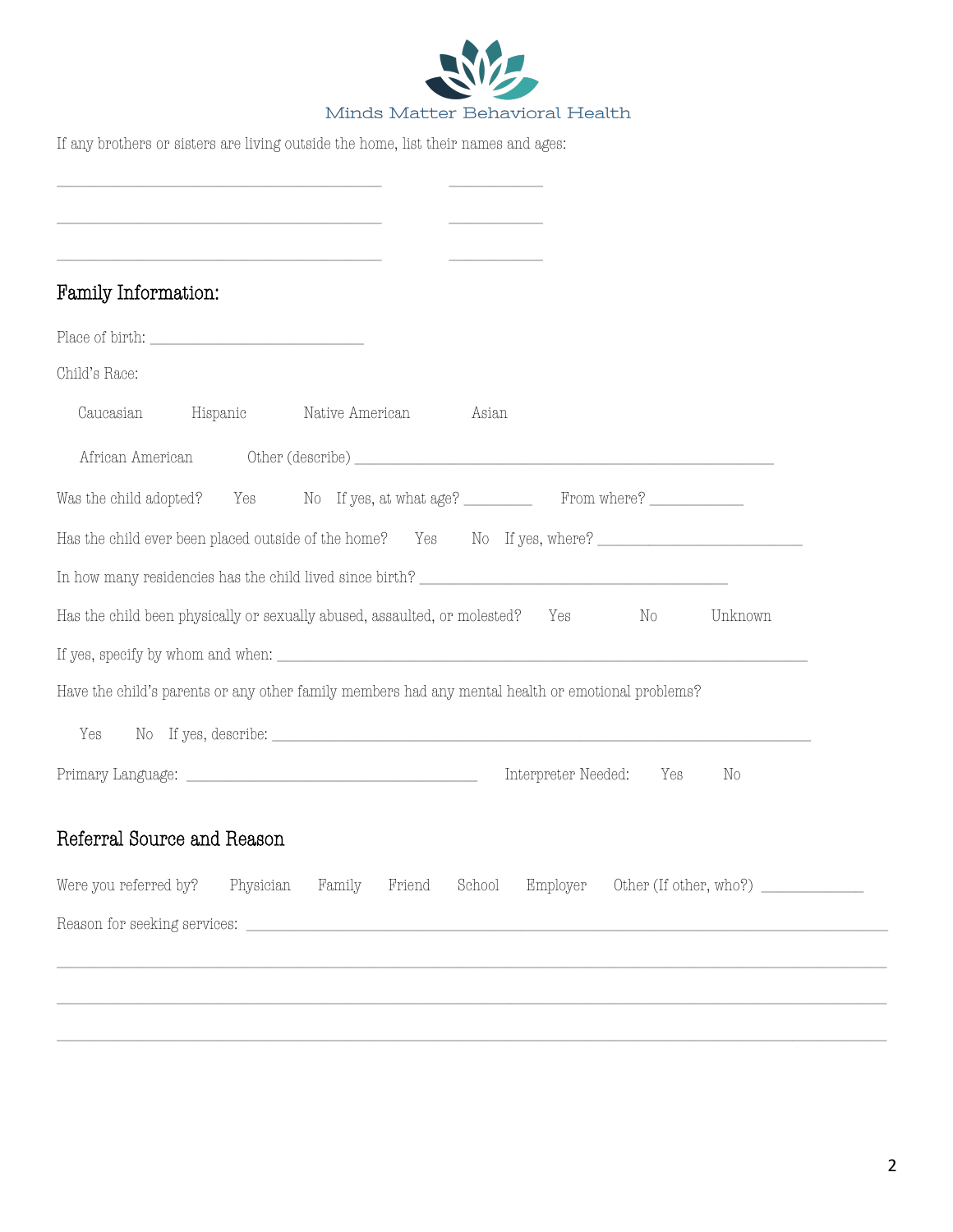

### History of Presenting Problem and Services Desired

| $\hbox{What seems to help the problem?}\hskip .2in \rule{2.2cm}{0.2cm}$           |
|-----------------------------------------------------------------------------------|
|                                                                                   |
|                                                                                   |
|                                                                                   |
|                                                                                   |
| Is the child on medication at this time? Yes No                                   |
|                                                                                   |
|                                                                                   |
| Social and Behavior Checklist                                                     |
| Place a check next to any behavior or problem that your child currently exhibits. |

| Has difficulty with speech                            | Has frequent tantrums                    |
|-------------------------------------------------------|------------------------------------------|
|                                                       |                                          |
| Has difficulty with hearing                           | Has frequent nightmares                  |
| Has difficulty with language                          | Has trouble sleeping (describe)          |
| Has difficulty with vision                            | Has blank staring spells                 |
| Has difficulty with coordination                      | Rocks back and forth                     |
| Prefers to be alone                                   | Bangs head                               |
| Does not get along well with other children           | $\equiv$ Holds breath                    |
| Is aggressive                                         | __ Eats poorly                           |
| Is shy or timid                                       | $\equiv$ Is stubborn                     |
| Has poor bowel control (soils self)                   | _ Is much too active                     |
| Is more interested in things (objects) than in people | __ Is slow to learn                      |
| Engages in behavior that could be dangerous to self   | (describe)                               |
| Wets bed                                              | Has special fears, habits, or mannerisms |
| Shows daredevil or risky behavior                     | Gives up easily                          |
| Is impulsive                                          | Suck thumb                               |
| Other (describe)                                      |                                          |
|                                                       |                                          |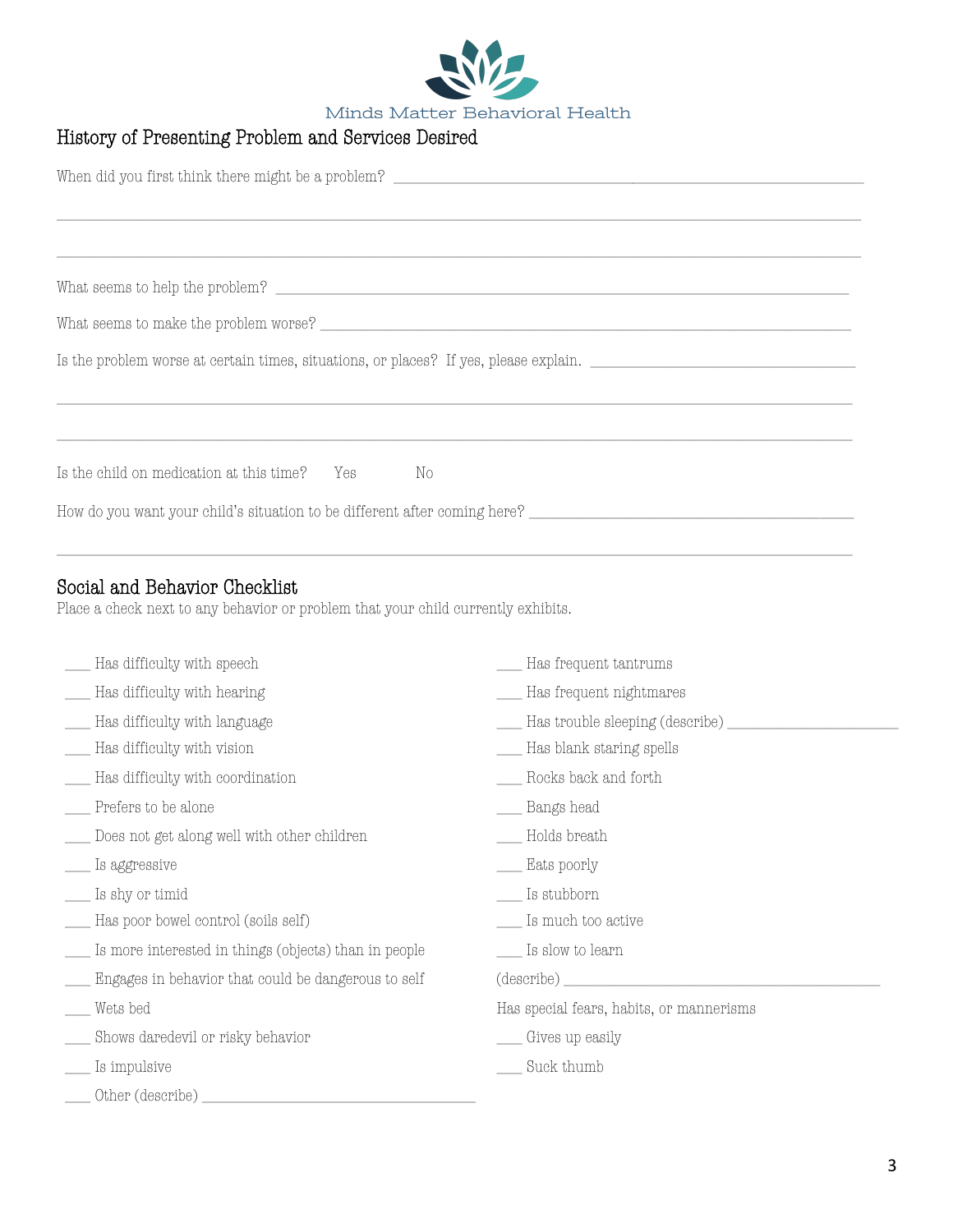

| Describe the child's relationship with:                                                                                                                                                                                                                                                                                                                                       |                                                      |
|-------------------------------------------------------------------------------------------------------------------------------------------------------------------------------------------------------------------------------------------------------------------------------------------------------------------------------------------------------------------------------|------------------------------------------------------|
|                                                                                                                                                                                                                                                                                                                                                                               |                                                      |
|                                                                                                                                                                                                                                                                                                                                                                               |                                                      |
|                                                                                                                                                                                                                                                                                                                                                                               |                                                      |
|                                                                                                                                                                                                                                                                                                                                                                               |                                                      |
| Other Interpersonal Relationships:<br>Describe the child's friendships:<br>No friends<br>Only acquaintances                                                                                                                                                                                                                                                                   | Both acquaintances and close friends                 |
| How many close friends? _________                                                                                                                                                                                                                                                                                                                                             |                                                      |
| Educational History                                                                                                                                                                                                                                                                                                                                                           |                                                      |
|                                                                                                                                                                                                                                                                                                                                                                               | Grade:                                               |
| Place a check next to any education problem that your child currently exhibits:                                                                                                                                                                                                                                                                                               |                                                      |
| ___ Has difficulty with reading                                                                                                                                                                                                                                                                                                                                               | ___ Has difficulty with other subjects (please list) |
| ___ Has difficulty with arithmetic                                                                                                                                                                                                                                                                                                                                            |                                                      |
| __ Has difficulty with spelling                                                                                                                                                                                                                                                                                                                                               |                                                      |
| Has difficulty with writing                                                                                                                                                                                                                                                                                                                                                   | Does not like school                                 |
| Does your child receive special education services?<br>Yes                                                                                                                                                                                                                                                                                                                    | $\rm No$                                             |
| Has your child been held back in a grade?<br>Yes<br>$\rm No$                                                                                                                                                                                                                                                                                                                  |                                                      |
|                                                                                                                                                                                                                                                                                                                                                                               |                                                      |
| Has your child ever received special tutoring or therapy in school?                                                                                                                                                                                                                                                                                                           | Yes<br>No                                            |
| If yes, please describe:<br>$\fbox{\parbox{1.5cm} {\begin{picture}(10,0) \put(0,0){\dashbox{0.5cm} {\begin{picture}(10,0) \put(0,0){\dashbox{0.5cm} {\bf 1}} \put(0,0){\dashbox{0.5cm} {\bf 1}} \put(1,0){\dashbox{0.5cm} {\bf 1}} \put(2,0){\dashbox{0.5cm} {\bf 1}} \put(3,0){\dashbox{0.5cm} {\bf 1}} \put(4,0){\dashbox{0.5cm} {\bf 1}} \put(5,0){\dashbox{0.5cm} {\bf 1$ |                                                      |
| Has your child ever been suspended or expelled?<br>Yes                                                                                                                                                                                                                                                                                                                        | $\mathbb{N}^{\circ}$                                 |
|                                                                                                                                                                                                                                                                                                                                                                               |                                                      |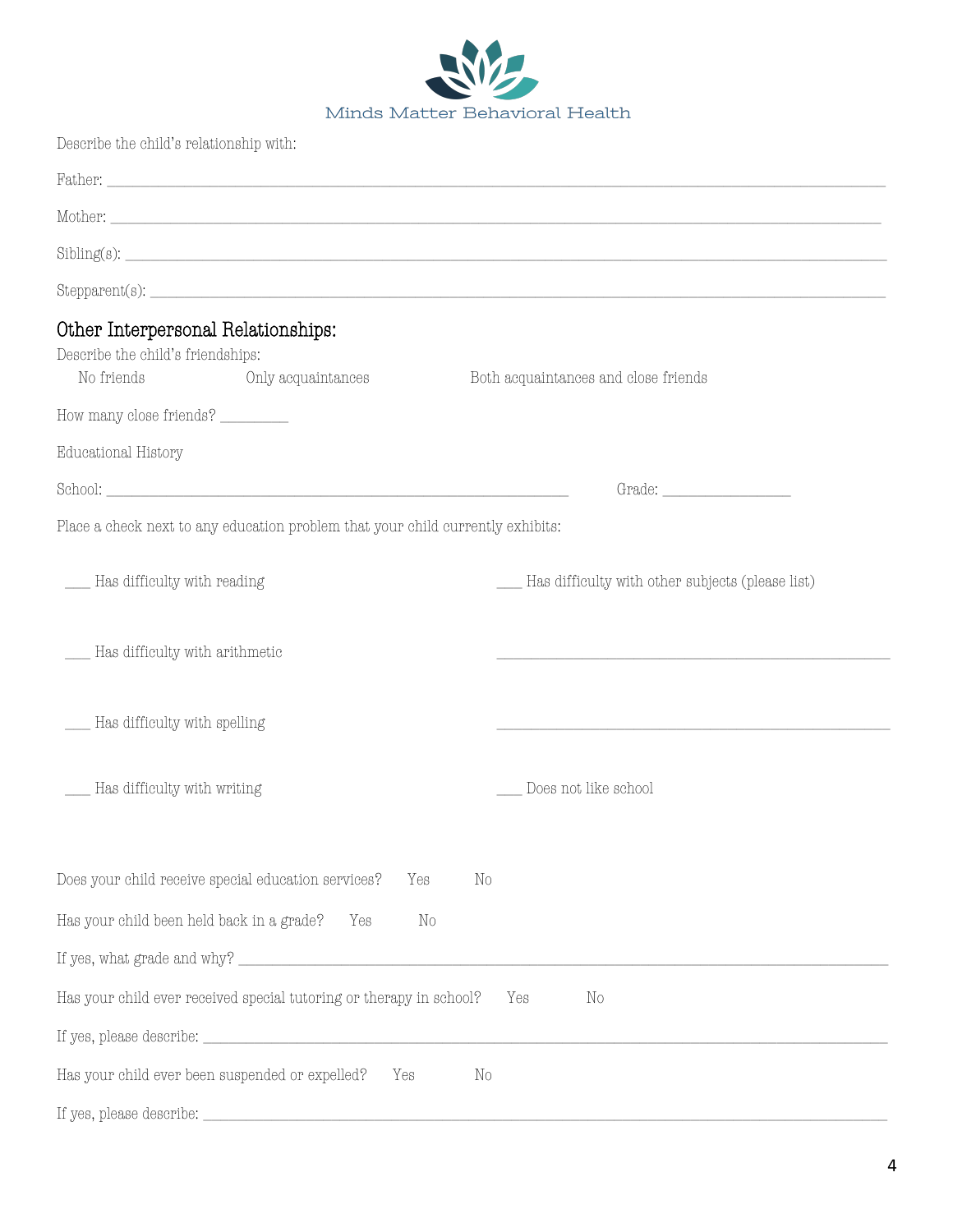

# Developmental History

| Yes No If yes, what kind?<br>During pregnancy, was the mother on medication?                                                                                                                                                 |
|------------------------------------------------------------------------------------------------------------------------------------------------------------------------------------------------------------------------------|
| During pregnancy, did the mother smoke? Yes No If yes, how many cigarettes per day?                                                                                                                                          |
| During pregnancy, did mother drink alcoholic beverages?                                                                                                                                                                      |
|                                                                                                                                                                                                                              |
| Yes No If yes, what kind?<br>During pregnancy, did the mother use drugs?                                                                                                                                                     |
| Were forceps used during delivery? Yes<br>No                                                                                                                                                                                 |
| Was a cesarean section performed?                                                                                                                                                                                            |
| Was the child premature? Yes No If so, by how many weeks? ______________________                                                                                                                                             |
|                                                                                                                                                                                                                              |
| Were there any birth defects or complications? Yes No If yes, please describe: _____________________<br><u> 1989 - Jan Samuel Barbara, margaret a shekara ta 1989 - An tsara tsa a shekara tsa a shekara tsa a shekara t</u> |
|                                                                                                                                                                                                                              |
| Were there any sleeping problems?<br>Yes                                                                                                                                                                                     |
| As an infant, was the child quiet?<br>Yes<br>No                                                                                                                                                                              |
| As an infant, did the child like to be held?<br>Yes<br>No                                                                                                                                                                    |
| Were there any special problems in the growth and development of the child during the first few years?<br>Yes<br>No                                                                                                          |
|                                                                                                                                                                                                                              |

\_\_\_\_\_\_\_\_\_\_\_\_\_\_\_\_\_\_\_\_\_\_\_\_\_\_\_\_\_\_\_\_\_\_\_\_\_\_\_\_\_\_\_\_\_\_\_\_\_\_\_\_\_\_\_\_\_\_\_\_\_\_\_\_\_\_\_\_\_\_\_\_\_\_\_\_\_\_\_\_\_\_\_\_\_\_\_\_\_\_\_\_\_\_\_\_\_\_\_\_\_\_\_\_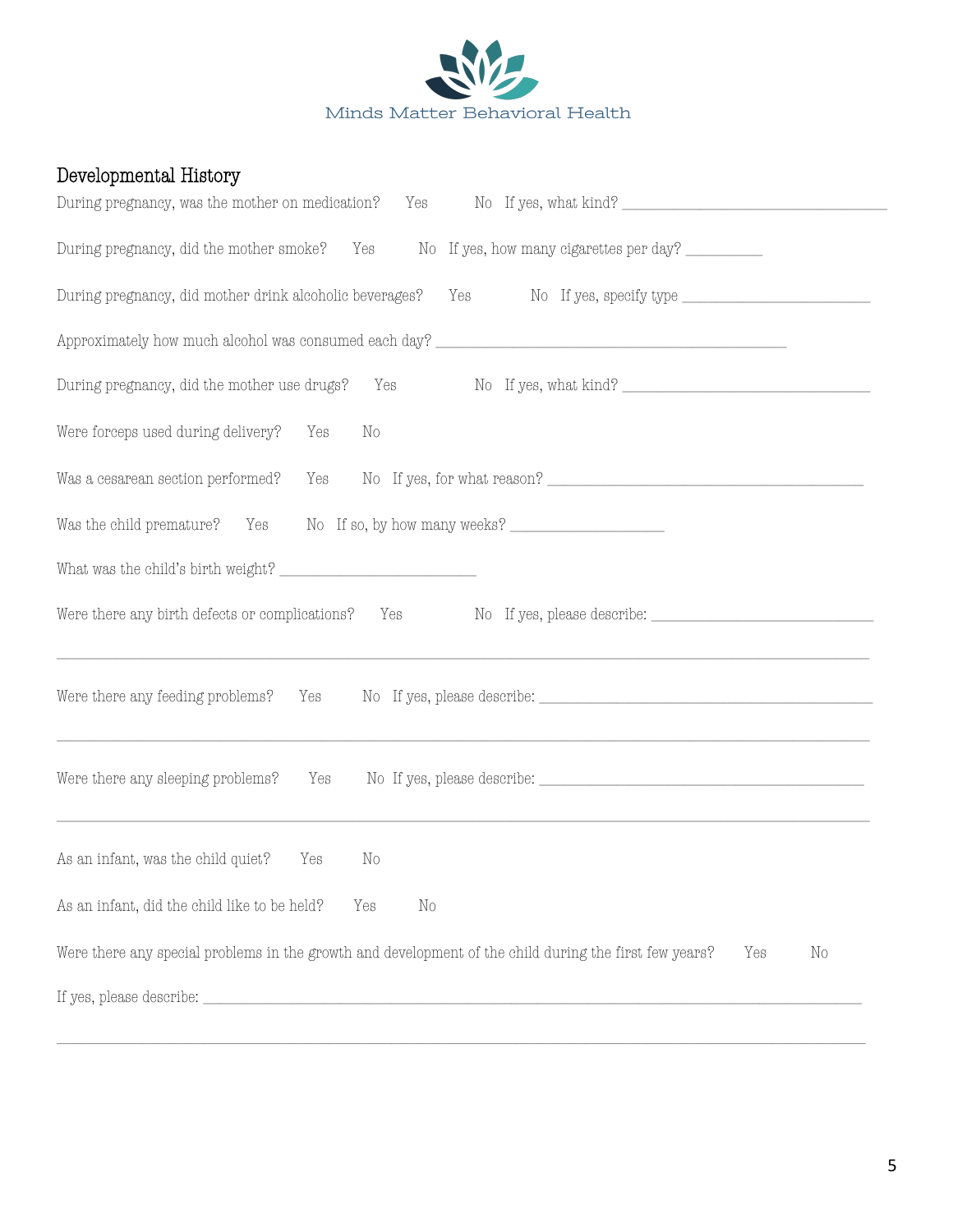

The following is a list of infant and preschool behaviors. Please indicate the age at which your child first demonstrated each behavior. If you are not certain of the age but have some idea, write the age followed by a question mark. If you don't remember the age at which the behavior occurred, please write a question mark.

| Behavior                  | Age | Behavior                   | Age |
|---------------------------|-----|----------------------------|-----|
| Showed response to parent |     | Put several words together |     |
| Rolled over               |     | Dressed self               |     |
| Sat alone                 |     | Became toilet trained      |     |
| Crawled                   |     | Stayed dry at night        |     |
| Walked alone              |     | Fed self                   |     |
| Babbled                   |     | Rode tricycle              |     |
| Spoke first word          |     |                            |     |
|                           |     |                            |     |

## Current Health Information:

| Describe the child's health generally:      | Good | Fair | Poor | Is the child sexually active? | Yes |  |
|---------------------------------------------|------|------|------|-------------------------------|-----|--|
| List any health problems the child has had: |      |      |      |                               |     |  |

| Does the child have:           |     |          |                                                                                                                                                                                                                                                                                                                                                                                                                                                                                                                                                        |
|--------------------------------|-----|----------|--------------------------------------------------------------------------------------------------------------------------------------------------------------------------------------------------------------------------------------------------------------------------------------------------------------------------------------------------------------------------------------------------------------------------------------------------------------------------------------------------------------------------------------------------------|
| Current immunizations          | Yes | No       |                                                                                                                                                                                                                                                                                                                                                                                                                                                                                                                                                        |
| Any allergies                  | Yes | No       |                                                                                                                                                                                                                                                                                                                                                                                                                                                                                                                                                        |
| Nutritional problems           | Yes | $\rm No$ | $\textit{Specify:}\; \underline{\hspace{2.5cm}} \qquad \qquad \underline{\hspace{2.5cm}} \qquad \qquad \underline{\hspace{2.5cm}} \qquad \qquad \underline{\hspace{2.5cm}} \qquad \qquad \underline{\hspace{2.5cm}} \qquad \qquad \underline{\hspace{2.5cm}} \qquad \qquad \underline{\hspace{2.5cm}} \qquad \qquad \underline{\hspace{2.5cm}} \qquad \qquad \underline{\hspace{2.5cm}} \qquad \qquad \underline{\hspace{2.5cm}} \qquad \qquad \underline{\hspace{2.5cm}} \qquad \qquad \underline{\hspace{2.5cm}} \qquad \qquad \underline{\hspace{2$ |
| Appetite problems              | Yes | No       |                                                                                                                                                                                                                                                                                                                                                                                                                                                                                                                                                        |
| Sleep problems                 | Yes | No       |                                                                                                                                                                                                                                                                                                                                                                                                                                                                                                                                                        |
| A disability/handicap          | Yes | No       | $\textit{Specify:}\; \underline{\hspace{2.5cm}} \qquad \qquad \underline{\hspace{2.5cm}} \qquad \qquad \underline{\hspace{2.5cm}} \qquad \qquad \underline{\hspace{2.5cm}} \qquad \qquad \underline{\hspace{2.5cm}} \qquad \qquad \underline{\hspace{2.5cm}} \qquad \qquad \underline{\hspace{2.5cm}} \qquad \qquad \underline{\hspace{2.5cm}} \qquad \qquad \underline{\hspace{2.5cm}} \qquad \qquad \underline{\hspace{2.5cm}} \qquad \qquad \underline{\hspace{2.5cm}} \qquad \qquad \underline{\hspace{2.5cm}} \qquad \qquad \underline{\hspace{2$ |
| Contagious or other diseases   | Yes | No       |                                                                                                                                                                                                                                                                                                                                                                                                                                                                                                                                                        |
| Any accidents or injuries      | Yes | No       |                                                                                                                                                                                                                                                                                                                                                                                                                                                                                                                                                        |
| Dental/Vision/Hearing Concerns | Yes | No       |                                                                                                                                                                                                                                                                                                                                                                                                                                                                                                                                                        |
| Any hospitalizations?          | Yes | $\rm No$ |                                                                                                                                                                                                                                                                                                                                                                                                                                                                                                                                                        |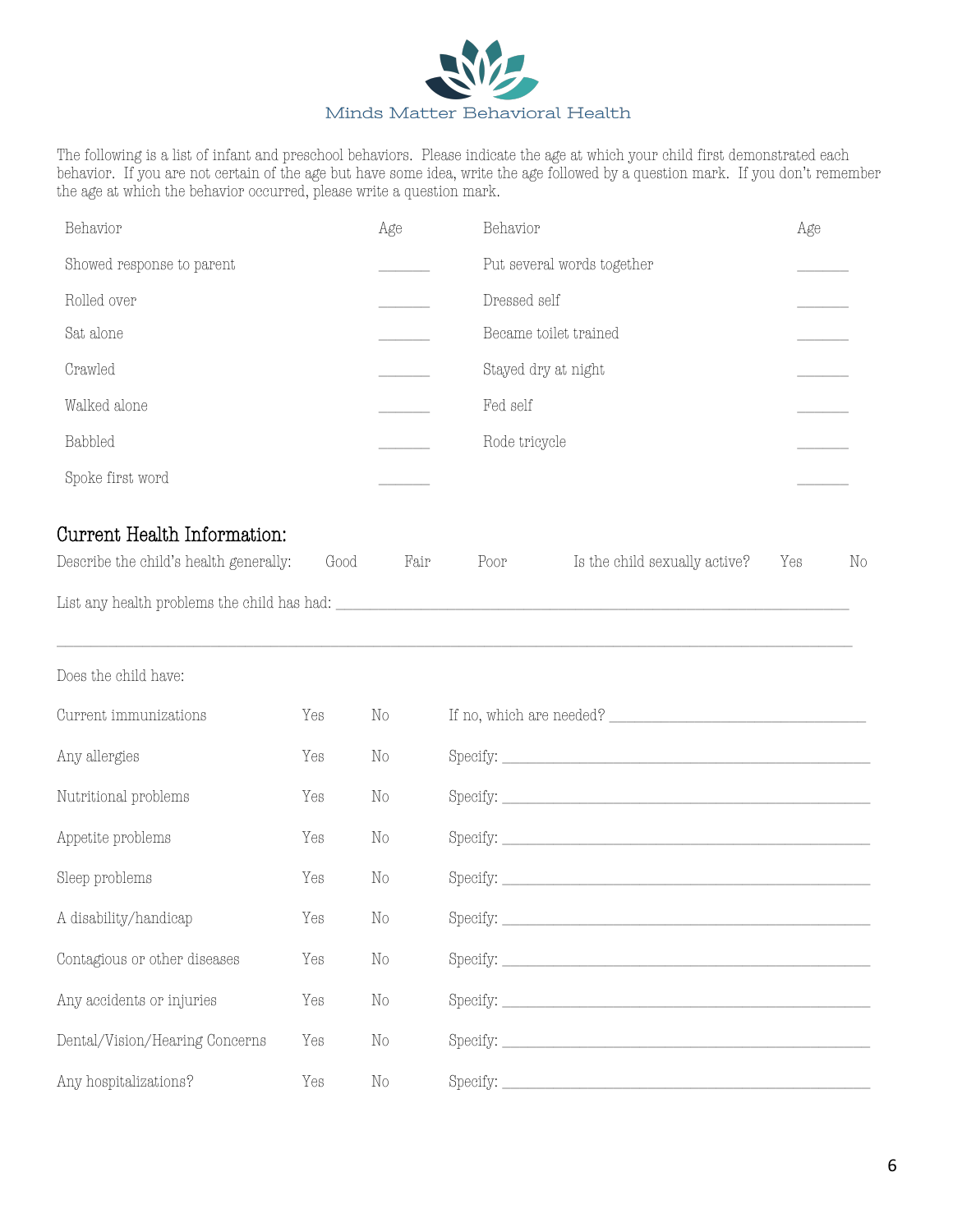

| Physician:            |                          |
|-----------------------|--------------------------|
| Name                  | City                     |
| Date of last contact: | Reason for last contact: |

#### Family Medical History:

Place a check next to any illness or condition that any member of the child's family has had. When you check an item, please note the member's relationship to the child.

| Alcoholism          | Depression              |
|---------------------|-------------------------|
| Cancer              | Diabetes                |
| Learning disability | ADHD                    |
| Heart trouble       | Intellectual disability |
| Bipolar disorder    | Anxiety disorder        |
| Other (specify):    |                         |

### Substance Use

Do the child use any of the following *(include use of street drugs and/or prescription drugs)*?

|                | Age of Onset | Length of Use | Frequency of Use | Present Use |          |
|----------------|--------------|---------------|------------------|-------------|----------|
| Alcohol        |              |               |                  | Yes         | $\rm No$ |
| Stimulants     |              |               |                  | Yes         | $\rm No$ |
| Cocaine        |              |               |                  | Yes         | $\rm No$ |
| Tranquillizers |              |               |                  | Yes         | $\rm No$ |
| Barbiturates   |              |               |                  | Yes         | $\rm No$ |
| Mariuana       |              |               |                  | Yes         | $\rm No$ |
| Opiods         |              |               |                  | Yes         | $\rm No$ |
| Hallucinogens  |              |               |                  | Yes         | $\rm No$ |
| Prescribed     |              |               |                  | Yes         | $\rm No$ |
| Nicotine       |              |               |                  | Yes         | $\rm No$ |
| Caffeine       |              |               |                  | Yes         | $\rm No$ |
| Other          |              |               |                  | Yes         | $\rm No$ |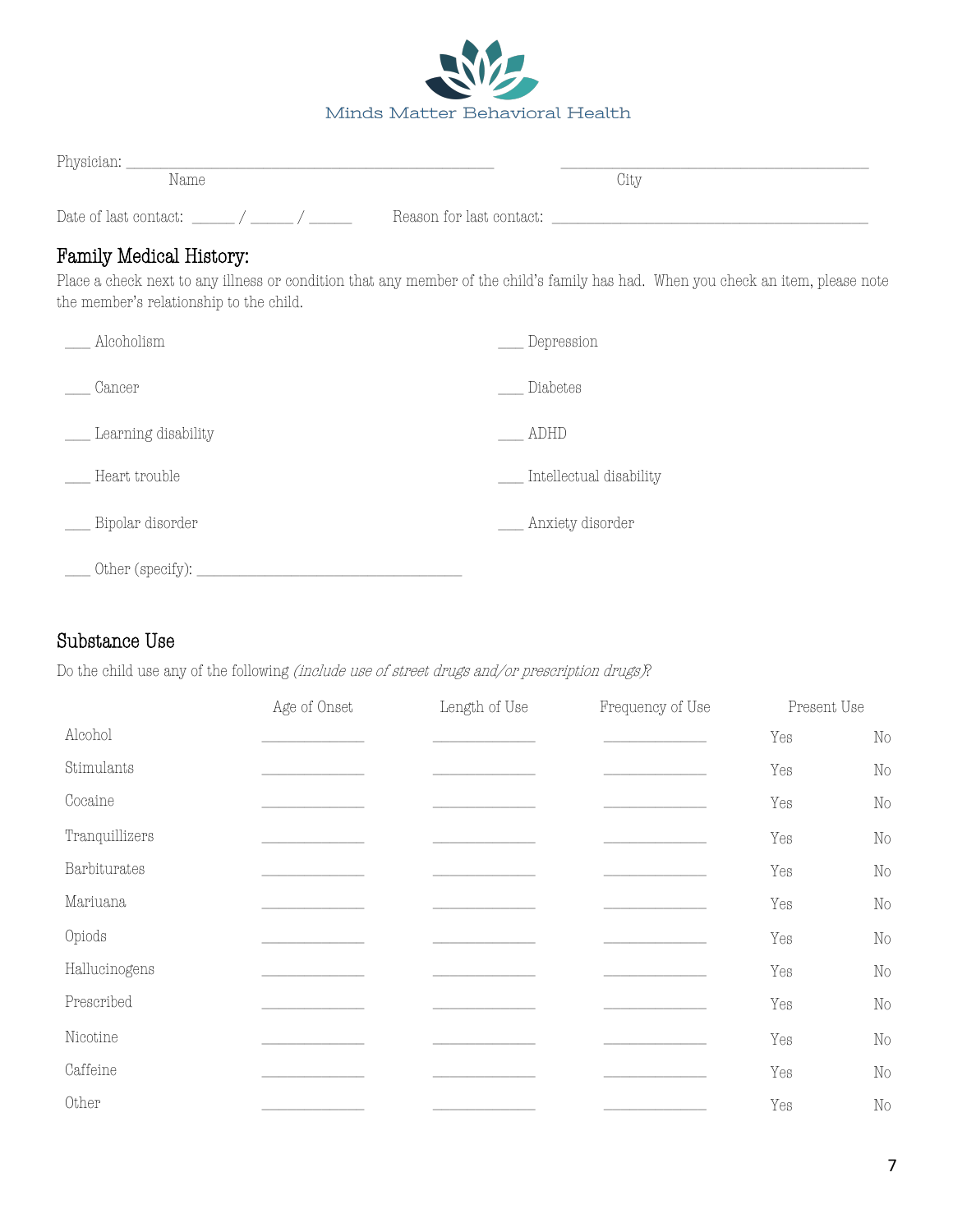

# Spiritual/Religious Practices/Beliefs:

|                    |                                                                                                                                                                                                                                                                                                                                                   |                                           | Religious preference: |      |         |                                                                                                                          |  |
|--------------------|---------------------------------------------------------------------------------------------------------------------------------------------------------------------------------------------------------------------------------------------------------------------------------------------------------------------------------------------------|-------------------------------------------|-----------------------|------|---------|--------------------------------------------------------------------------------------------------------------------------|--|
| active             | inactive                                                                                                                                                                                                                                                                                                                                          | experiencing spiritual/religious distress |                       |      |         |                                                                                                                          |  |
|                    |                                                                                                                                                                                                                                                                                                                                                   |                                           |                       |      |         |                                                                                                                          |  |
| Legal History      |                                                                                                                                                                                                                                                                                                                                                   |                                           |                       |      |         |                                                                                                                          |  |
| Legal involvement: |                                                                                                                                                                                                                                                                                                                                                   | none                                      |                       | past | present |                                                                                                                          |  |
|                    | Relevance to current problem: No                                                                                                                                                                                                                                                                                                                  |                                           |                       | Yes  |         |                                                                                                                          |  |
| Other Information: | What are your child's favorite activities?                                                                                                                                                                                                                                                                                                        |                                           |                       |      |         |                                                                                                                          |  |
|                    |                                                                                                                                                                                                                                                                                                                                                   |                                           |                       |      |         |                                                                                                                          |  |
|                    | the control of the control of the control of the control of the control of the control of the control of the control of the control of the control of the control of the control of the control of the control of the control<br>and the control of the control of the control of the control of the control of the control of the control of the |                                           |                       |      |         | and the control of the control of the control of the control of the control of the control of the control of the         |  |
|                    | What activities does your child like the least?                                                                                                                                                                                                                                                                                                   |                                           |                       |      |         |                                                                                                                          |  |
| technique used.    |                                                                                                                                                                                                                                                                                                                                                   |                                           |                       |      |         | What disciplinary techniques do you usually use when your child behaves inappropriately? Place a check mark next to each |  |
|                    | Ignore problem behavior                                                                                                                                                                                                                                                                                                                           |                                           |                       |      |         | Tell child to sit on a chair                                                                                             |  |
| $\_$ Scold child   |                                                                                                                                                                                                                                                                                                                                                   |                                           |                       |      |         | _ Send child to their room                                                                                               |  |
| __ Spank child     |                                                                                                                                                                                                                                                                                                                                                   |                                           |                       |      |         | Take away a desirable object or activity                                                                                 |  |
| Threaten child     |                                                                                                                                                                                                                                                                                                                                                   |                                           |                       |      |         | Reason with child                                                                                                        |  |

 $\_$  ,  $\_$  ,  $\_$  ,  $\_$  ,  $\_$  ,  $\_$  ,  $\_$  ,  $\_$  ,  $\_$  ,  $\_$  ,  $\_$  ,  $\_$  ,  $\_$  ,  $\_$  ,  $\_$  ,  $\_$  ,  $\_$  ,  $\_$  ,  $\_$  ,  $\_$  ,  $\_$  ,  $\_$  ,  $\_$  ,  $\_$  ,  $\_$  ,  $\_$  ,  $\_$  ,  $\_$  ,  $\_$  ,  $\_$  ,  $\_$  ,  $\_$  ,  $\_$  ,  $\_$  ,  $\_$  ,  $\_$  ,  $\_$  ,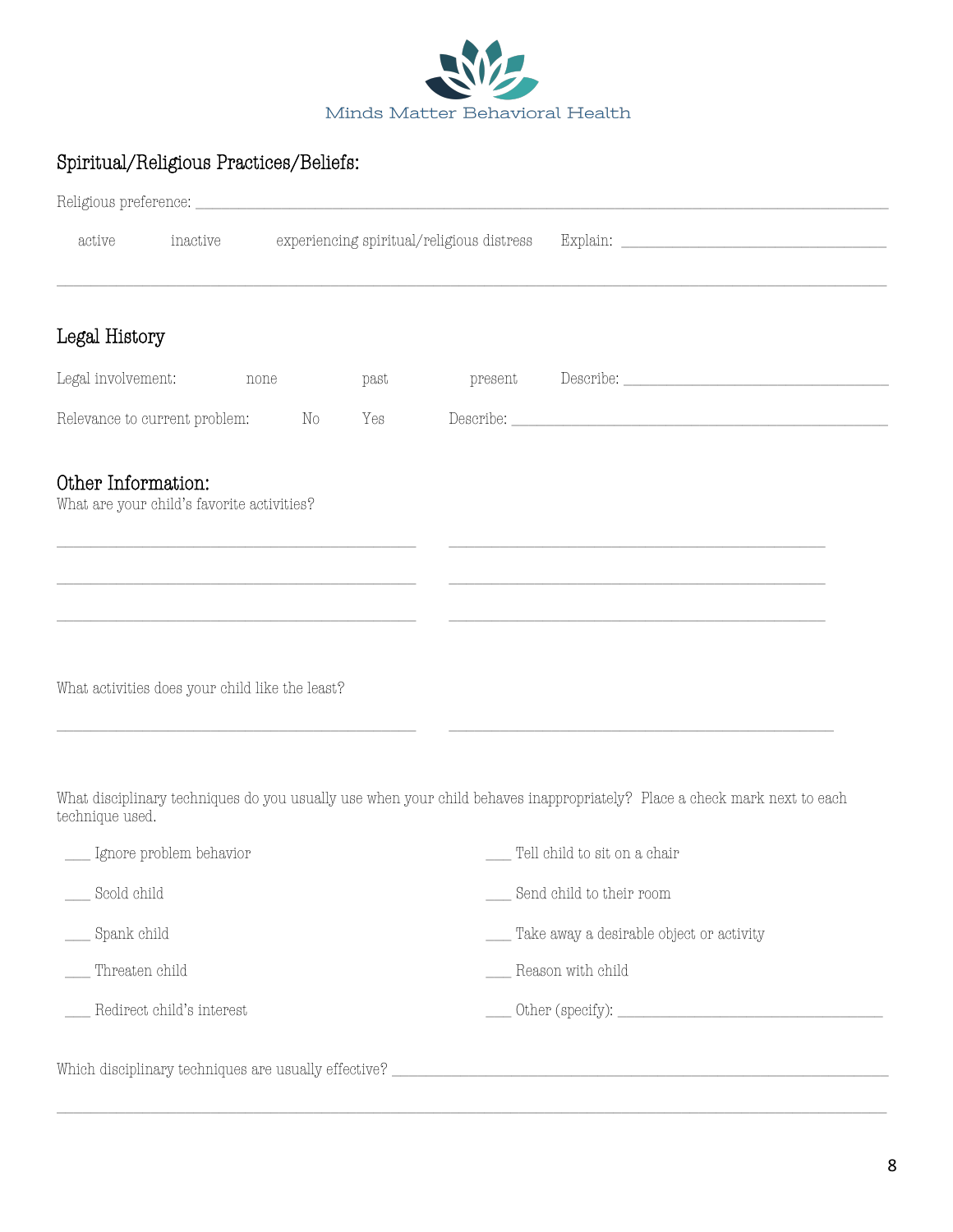

| Previous Counseling/Psychotherapy:<br>Past mental health treatment:<br>Yes<br>No                                                                                                                                                                                                                                   |
|--------------------------------------------------------------------------------------------------------------------------------------------------------------------------------------------------------------------------------------------------------------------------------------------------------------------|
|                                                                                                                                                                                                                                                                                                                    |
| Has your child ever been hospitalized for mental health reasons:<br>Yes<br>No<br>If yes, when: $\frac{1}{2}$ is the set of the set of the set of the set of the set of the set of the set of the set of the set of the set of the set of the set of the set of the set of the set of the set of the set of the set |
| Has your child been prescribed psychotropic medication?<br>Yes<br>No<br>Please list medications and prescribing doctor:                                                                                                                                                                                            |
| Has your child been prescribed any non-psychotropic medication?<br>Yes<br>No                                                                                                                                                                                                                                       |
| Has the child ever:<br>Made a suicide attempt:<br>Yes                                                                                                                                                                                                                                                              |
| Expressed homicidal thoughts?<br>Yes                                                                                                                                                                                                                                                                               |